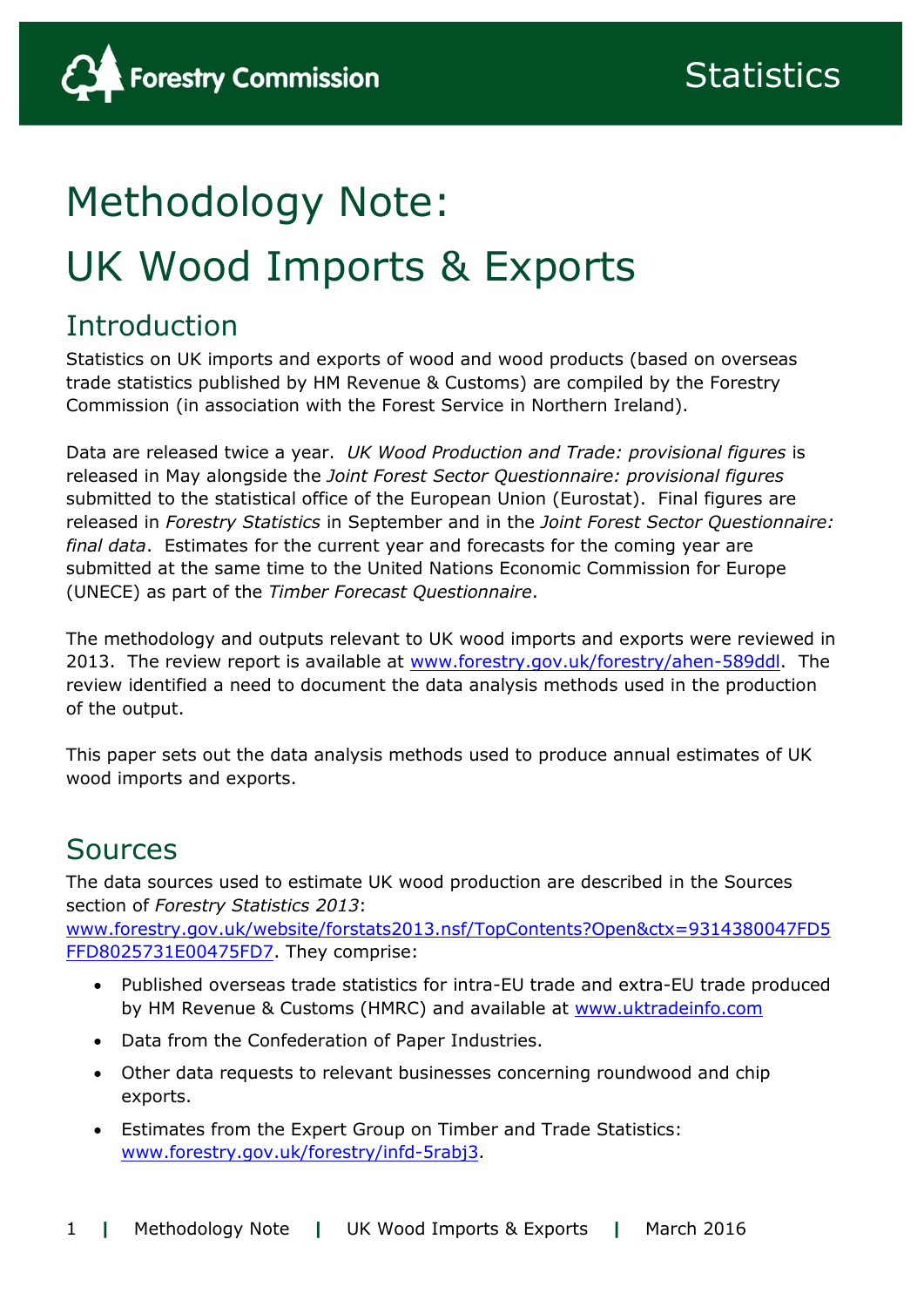### Methodology

A two stage process is applied to the estimation of statistics on imports and exports of wood and wood products.

#### Stage 1: Initial estimates from HMRC data

The data obtained from HMRC cover quantities (weights and volumes) and values of wood and wood products imported to and exported from the UK.

Data are downloaded at annual level for all countries combined (total EU and total non-EU). Products are restricted to those related to wood, pulp and paper and are downloaded at the lowest level of detail available (combined nomenclature CN8 codes [http://ec.europa.eu/taxation\\_customs/customs/customs\\_duties/tariff\\_aspects/combined](http://ec.europa.eu/taxation_customs/customs/customs_duties/tariff_aspects/combined_nomenclature/index_en.htm) [\\_nomenclature/index\\_en.htm](http://ec.europa.eu/taxation_customs/customs/customs_duties/tariff_aspects/combined_nomenclature/index_en.htm) ).

Some imports data are also obtained by country of origin, to enable estimates of source for the main categories (as reported in Forestry Statistics 2015, table 3.8).

This methodology has been revised from 2016, for the production of 2015 estimates, to download the more detailed flat files from HMRC, rather than using the "Build Your Own Tables" facility, to ensure that estimates for below threshold trade are picked up at detailed product level.

Data are downloaded from the HMRC website in comma-separated values (csv) format and converted to Microsoft Excel format, before being transferred to SAS, a statistical software package [\(www.sas.com\)](http://www.sas.com/).

Data processing and analysis takes place in SAS and Excel. The processing steps are documented as comments within the SAS code and in the Excel spreadsheets. The data are combined within SAS, aggregates are calculated and exported to Excel.

The initial estimates produced cover the following product categories (corresponding to the categories requested by international organisations in the Joint Forest Sector Questionnaire):

- Roundwood woodfuel, industrial roundwood;
- Wood charcoal;
- Wood chips, particles, residues and wood pellets;
- Sawnwood;
- Wood-based panels veneer sheets, plywood, particleboard, fibreboard;
- Pulp wood pulp, other pulp;
- Recovered paper;
- Paper & paperboard graphic papers (including newsprint), sanitary & household papers, packaging materials, other paper & paperboard.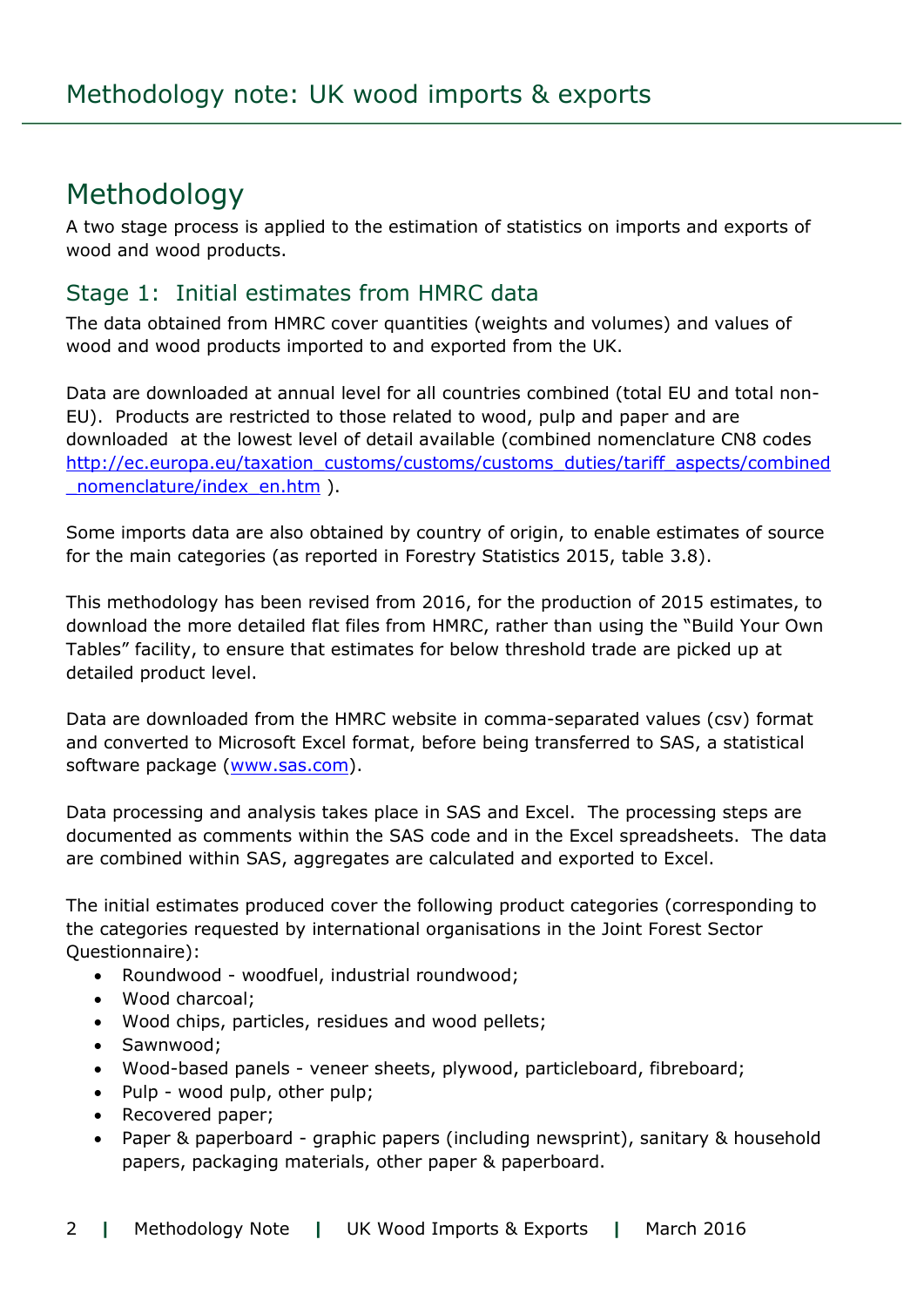For industrial roundwood, sawnwood, veneer sheets and plywood, a softwood/hardwood breakdown is also estimated.

The HMRC trade data is initially assigned to JFSQ product codes on the basis of the latest cross-reference supplied by international organisations. The cross-reference provides guidance to countries on the allocation of detailed product codes to the categories covered in the JFSQ. A 6 digit level (Harmonised System, or HS) is available for use by all countries; for EU countries, trade data are also available at the 8 digit level (Combined Nomenclature, or CN). The initial UK estimates are therefore based on the 8 digit CN product codes. In producing these initial estimates, a factor of 0.5 is applied for products where only part of a code is assigned (generally for identifying tropical species).

#### Stage 2: Amendments to data

Historically, the initial estimates based on HMRC data have often necessitated adjustments, following liaison with practitioners in the trade. This is partly because detailed intra-EU wood trade data is obtained through a survey of businesses which trade above a particular value threshold. Businesses which trade below this threshold are only required to report the total value of their imports and exports. Therefore the trade data reported for individual products is based on a potentially biased survey. More information on HMRC statistics can be found at [www.uktradeinfo.com.](http://www.uktradeinfo.com/)

In order to improve the initial aggregate estimates, amendments are then applied to specific product categories, making use of alternative data sources and expert advice. In particular:

- Revised import data for all the main solid wood and panel products are supplied by Timbertrends, under contract with the Forestry Commission. Raw HMRC data are purchased by Timbertrends and are downloaded, reviewed and where necessary, errors are corrected. This correction process is often based upon 'correct' data in close proximity to that in error. These errors are usually minor, but occasionally are significant.
- The Forestry Commission collects data on roundwood and chip exports directly from UK timber businesses that export these products.
- Expert advice on wood pulp and paper imports and exports is sought from the Confederation of Paper Industries.

The amendments made consist of routine changes, that are made regularly, and ad hoc changes (resulting from specific issues with that year's data). Further details are provided in the Annex to this note.

The amendments are received, processed and applied to the initial estimates in Excel. They generally only relate to import and export quantities; values are normally left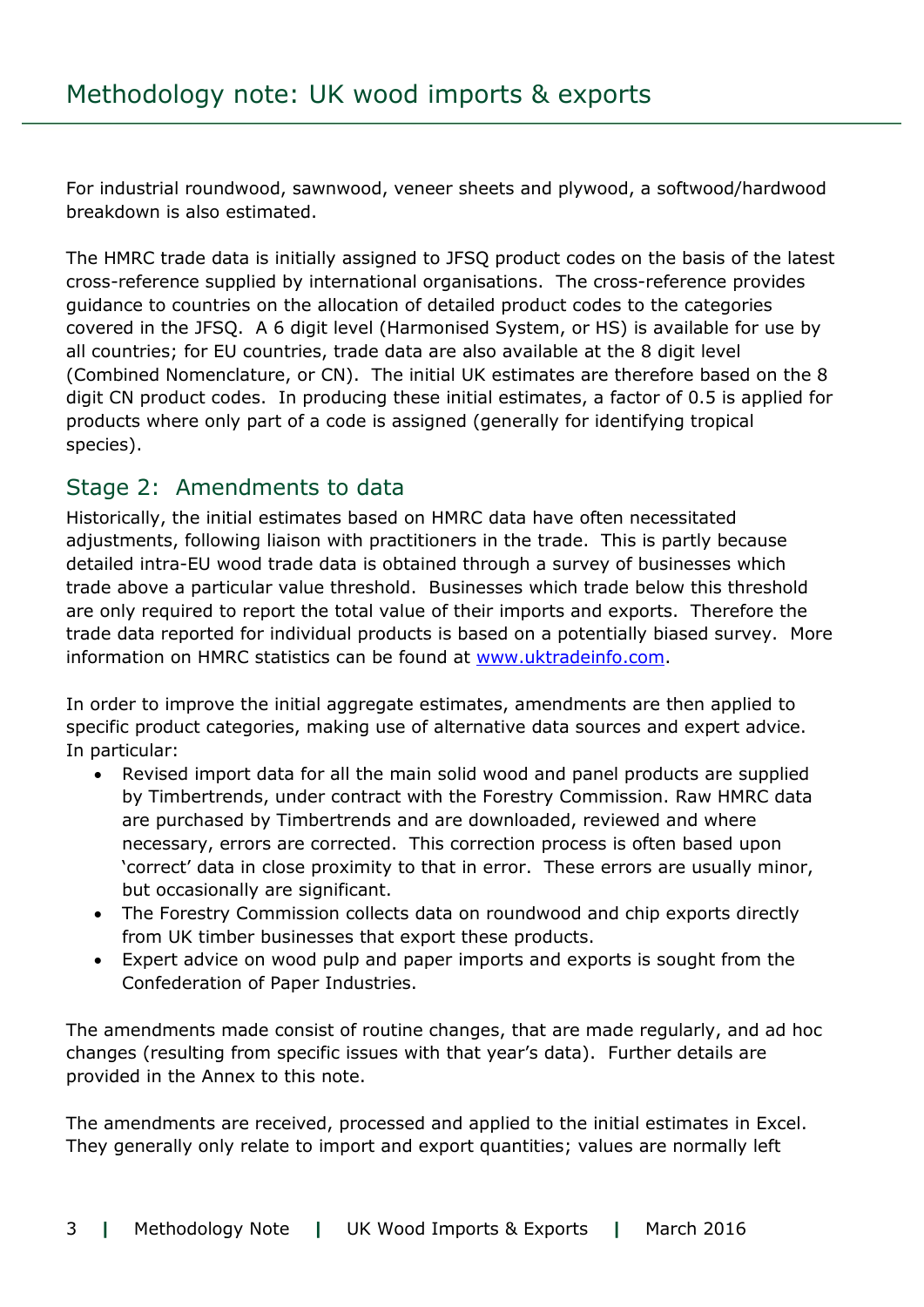unchanged, as these are generally believed to be more accurate. However, when the quantity of a particular product category is set to zero, the corresponding value will also be set to zero.

#### Quality checks and unit conversions

A number of quality assurance checks, corrections and imputations are carried out at several stages of the data processing and analysis. They include testing for completeness (missing, duplicate or incomplete records), consistency between categories (such as intra-EU, extra-EU and total trade), consistency with historical data, sense-check of unit values and general sense-check of the figures by the Expert Group on Timber & Trade Statistics.

Where required, figures are adjusted using standard FAO/ECE conversion factors, listed below:

| <b>Product</b>                                           | m <sup>3</sup><br>tonne |
|----------------------------------------------------------|-------------------------|
| Fuelwood, including wood for charcoal                    | 1.38                    |
| Wood chips, sawdust, etc                                 | 1.48                    |
| Industrial roundwood (wood in the rough) - softwood      | 1.43                    |
| Industrial roundwood (wood in the rough) - hardwood      | 1.25                    |
| Sawnwood - softwood                                      | 1.82                    |
| Sawnwood - hardwood                                      | 1.43                    |
| Veneer sheets                                            | 1.33                    |
| Plywood, particleboard                                   | 1.54                    |
| Hardboard                                                | 1.053                   |
| MDF (medium density fibreboard)                          | 1.667                   |
| Insulating board - density $0.35$ -0.5 g/cm <sup>3</sup> | 1.667                   |
| Insulating board - other                                 | 4.00                    |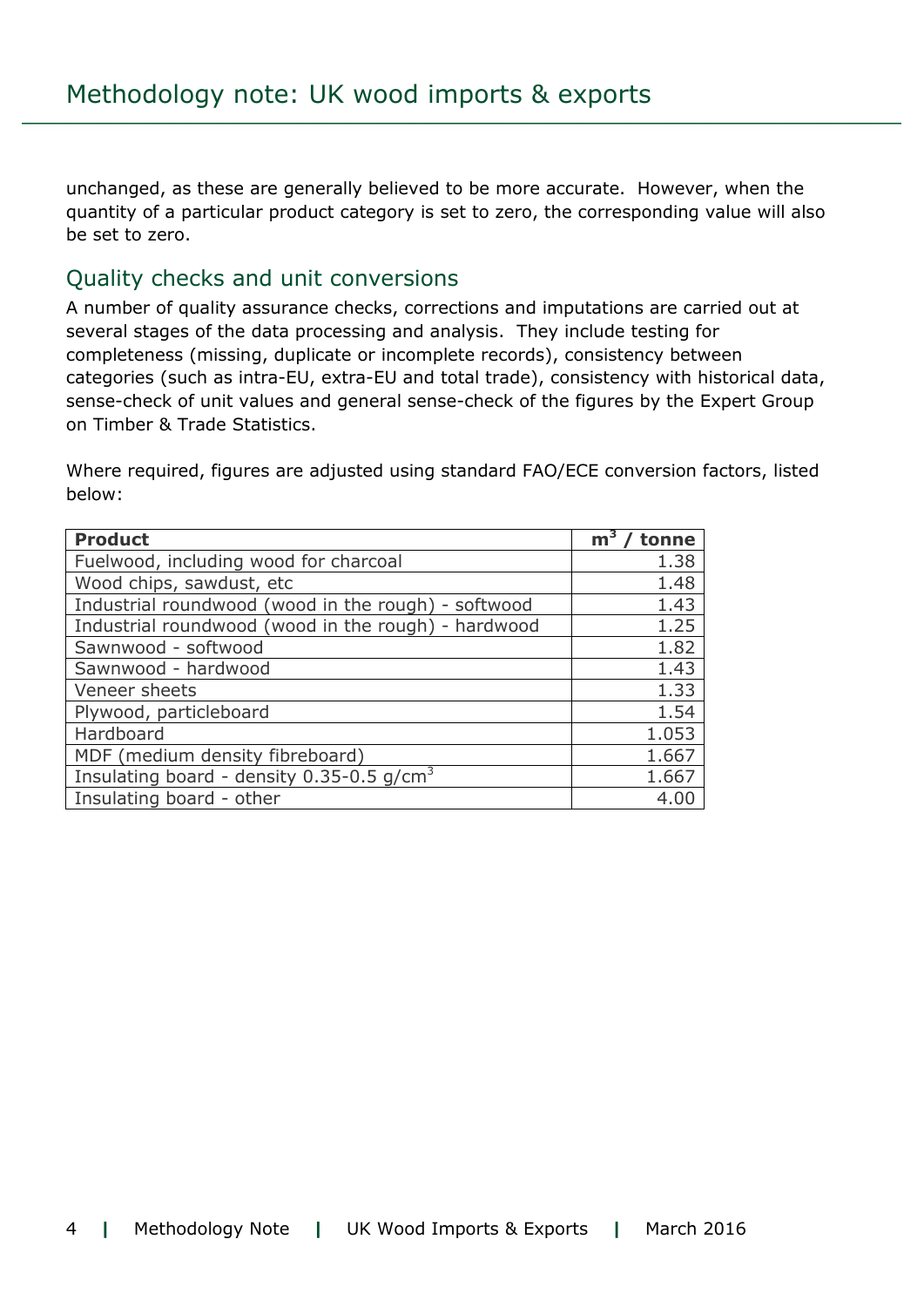The following factors are used to convert to wood raw material equivalent, which indicates the volume of wood (in  $m<sup>3</sup>$  underbark) needed to produce one unit (tonne or  $\text{m}^3$ ) of final product:

| <b>Product</b>                        | <b>Measurement</b> | <b>Factor to wrme</b> |  |
|---------------------------------------|--------------------|-----------------------|--|
|                                       | unit               | underbark             |  |
| Fuelwood                              | tonnes             | 1.20                  |  |
| Wood charcoal                         | tonnes             | 6.00                  |  |
| Chips, sawdust, etc                   | tonnes             | 1.20                  |  |
| Industrial roundwood (rough, treated) | m <sup>3</sup>     | 1.10                  |  |
| Industrial roundwood (in the rough)   | m <sup>3</sup>     | 1.00                  |  |
| <b>Sleepers</b>                       | m <sup>3</sup>     | 1.58                  |  |
| Softwood sawnwood                     | m <sup>3</sup>     | 2.00                  |  |
| Hardwood sawnwood                     | tonnes             | 2.50                  |  |
| Wastepaper                            | tonnes             | 2.80                  |  |
| Mechanical pulp                       | tonnes             | 2.50                  |  |
| Chemical dissolving pulp              | tonnes             | 2.50                  |  |
| Sulphate pulp, unbleached             | tonnes             | 6.00                  |  |
| Sulphate pulp, bleached               | tonnes             | 4.50                  |  |
| Sulphite pulp                         | tonnes             | 5.00                  |  |
| Semi-chemical woodpulp                | tonnes             | 2.75                  |  |
| Veneer (< 6mm)                        | tonnes             | 3.45                  |  |
| Other wood-based panels               | tonnes             | 2.50                  |  |
| Woodwool, woodflour                   | tonnes             | 1.70                  |  |
| Packing cases, pallets                | tonnes             | 2.00                  |  |
| Other manufactured wood               | tonnes             | 2.50                  |  |
| Newsprint                             | tonnes             | 2.80                  |  |
| Writing & printing paper, uncoated    | tonnes             | 3.50                  |  |
| Other paper & paperboard              | tonnes             | 2.50                  |  |

Notes:

1. A revised set of figures was produced in FC Technical Paper 19, "Revised Forecasts of the Supply and Demand for Wood in the UK" (Forestry Commission, 1996), but these have not been used in FC publications.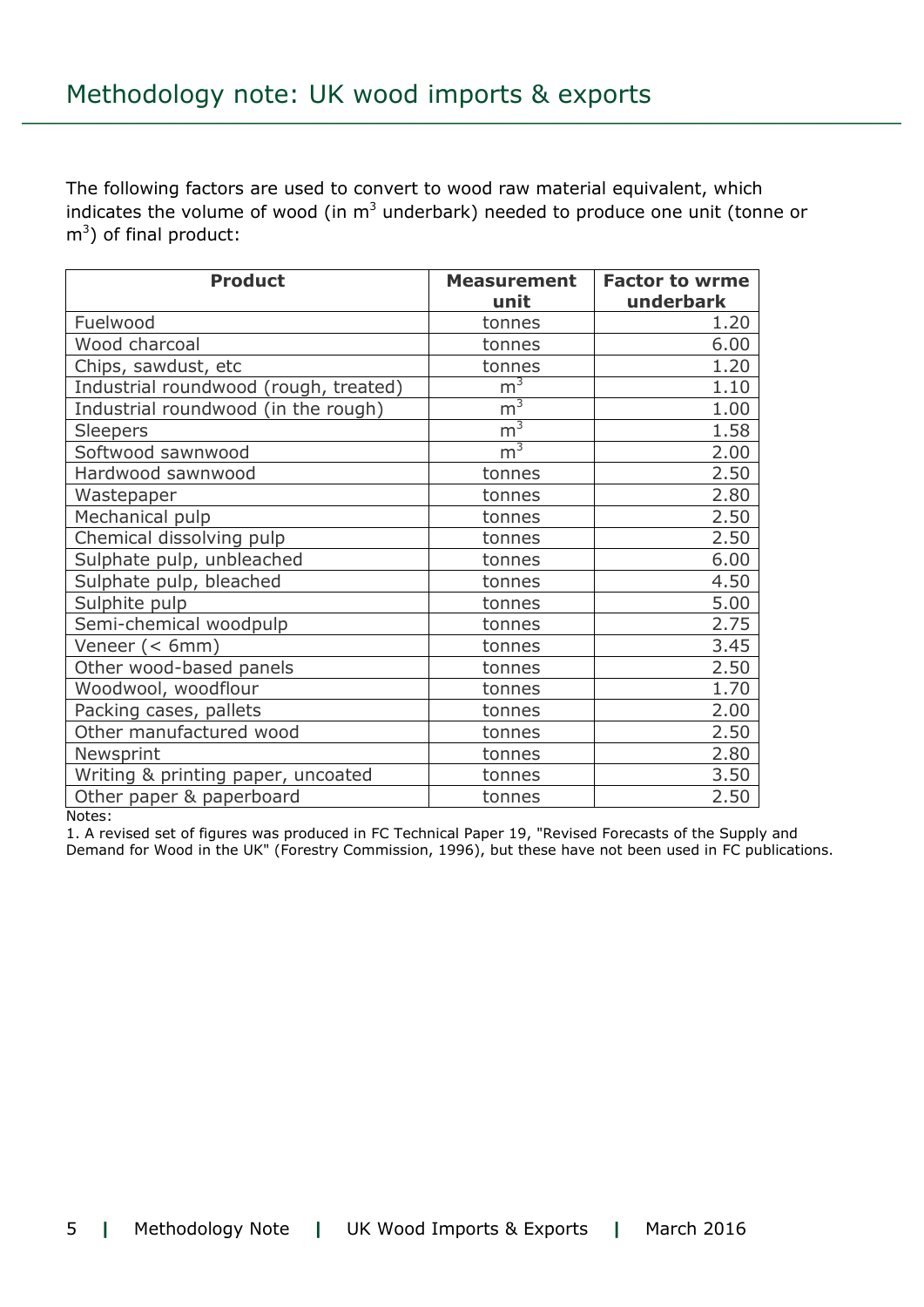### **Disclosure**

Statistics on imports and exports are primarily based on published HMRC overseas trade data, so no further disclosure checking is undertaken by the Forestry Commission. Results from survey data are checked for disclosure potential; results to date have not been disclosive.

### Revisions

Statistics on imports and exports are subject to revision after publication if revisions are made to the overseas trade statistics produced by HMRC. Figures may also be refined to take account of expert advice from the Expert Group on Timber & Trade Statistics and trade associations on trade in specific products.

The Forestry Commission's revisions policy sets out how revisions and errors to statistics are dealt with, and can be found at: [www.forestry.gov.uk/pdf/FCrevisions.pdf/\\$FILE/FCrevisions.pdf](http://www.forestry.gov.uk/pdf/FCrevisions.pdf/$FILE/FCrevisions.pdf)

More specific information on revisions to UK imports and exports statistics can be found in the quality report on *UK Wood Production and Trade* at [www.forestry.gov.uk/pdf/ukwptqrpt.pdf/\\$FILE/ukwptqrpt.pdf](http://www.forestry.gov.uk/pdf/ukwptqrpt.pdf/$FILE/ukwptqrpt.pdf); and in the quality report on *Forestry Statistics* and *Forestry Facts and Figures* at: [www.forestry.gov.uk/pdf/qrfs\\_fff.pdf/\\$FILE/qrfs\\_fff.pdf.](http://www.forestry.gov.uk/pdf/qrfs_fff.pdf/$FILE/qrfs_fff.pdf)

Jeremy Darot / Sheila Ward Statistics, Forestry Commission Updated March 2016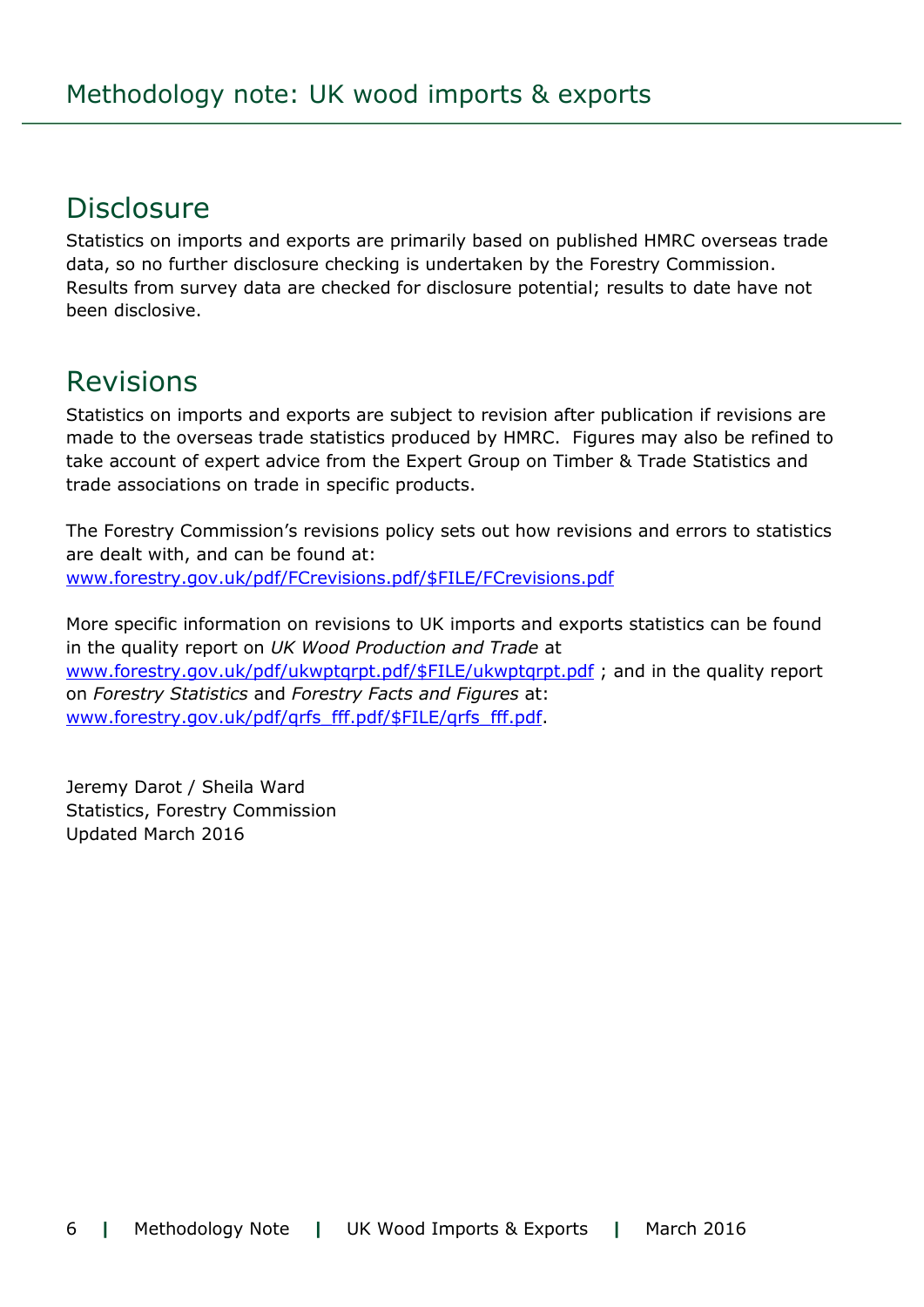### Glossary

Conversion factor Numerical factor by which a quantity that is expressed in one set of units must be multiplied in order to convert it into another set of units.

Deliveries The quantities of UK-grown roundwood that is delivered to processors (mills) or for other uses (such as wood fuel and exports). Note that for sawmills and round fencing mills, the deliveries figure reported is actually the quantity of roundwood consumed by the mill, which may differ from the true deliveries figure if the levels of input stocks vary.

European Union (EU) Currently comprises 28 member states: Austria, Belgium, Bulgaria, Croatia, Cyprus, Czech Republic, Denmark, Estonia, Finland, France, Germany, Greece, Hungary, Ireland, Italy, Latvia, Lithuania, Luxembourg, Malta, the Netherlands, Poland, Portugal, Romania, Slovakia, Slovenia, Spain, Sweden and the UK.

Eurostat The statistical office of the European Union, situated in Luxembourg. Its task is to provide the European Union with statistics at European level that enable comparisons between countries and regions.

Forestry Commission (FC) The government department responsible for forestry matters in England, Scotland and (until March 2013) Wales. The Forestry Commission's functions in Wales transferred to a new organisation, Natural Resources Wales, on 1 April 2013. The responsibility for forestry is devolved.

Forest Service (FS) An agency of the Northern Ireland Department of Agriculture and Rural Development.

Great Britain (GB) England, Wales and Scotland.

Hardwood The wood of broadleaved trees, such as oak, birch and beech; a term sometimes used for the broadleaved trees themselves.

HM Revenue & Customs (HMRC) The United Kingdom's tax authority.

Pulp Fibrous material produced by mechanically or chemically reducing wood into its component parts from which pulp, paper and paperboard sheets are formed after proper slushing and treatment or used for dissolving purposes (dissolving pulp or chemical cellulose) to make rayon, plastics, and other synthetic products. Sometimes called wood pulp.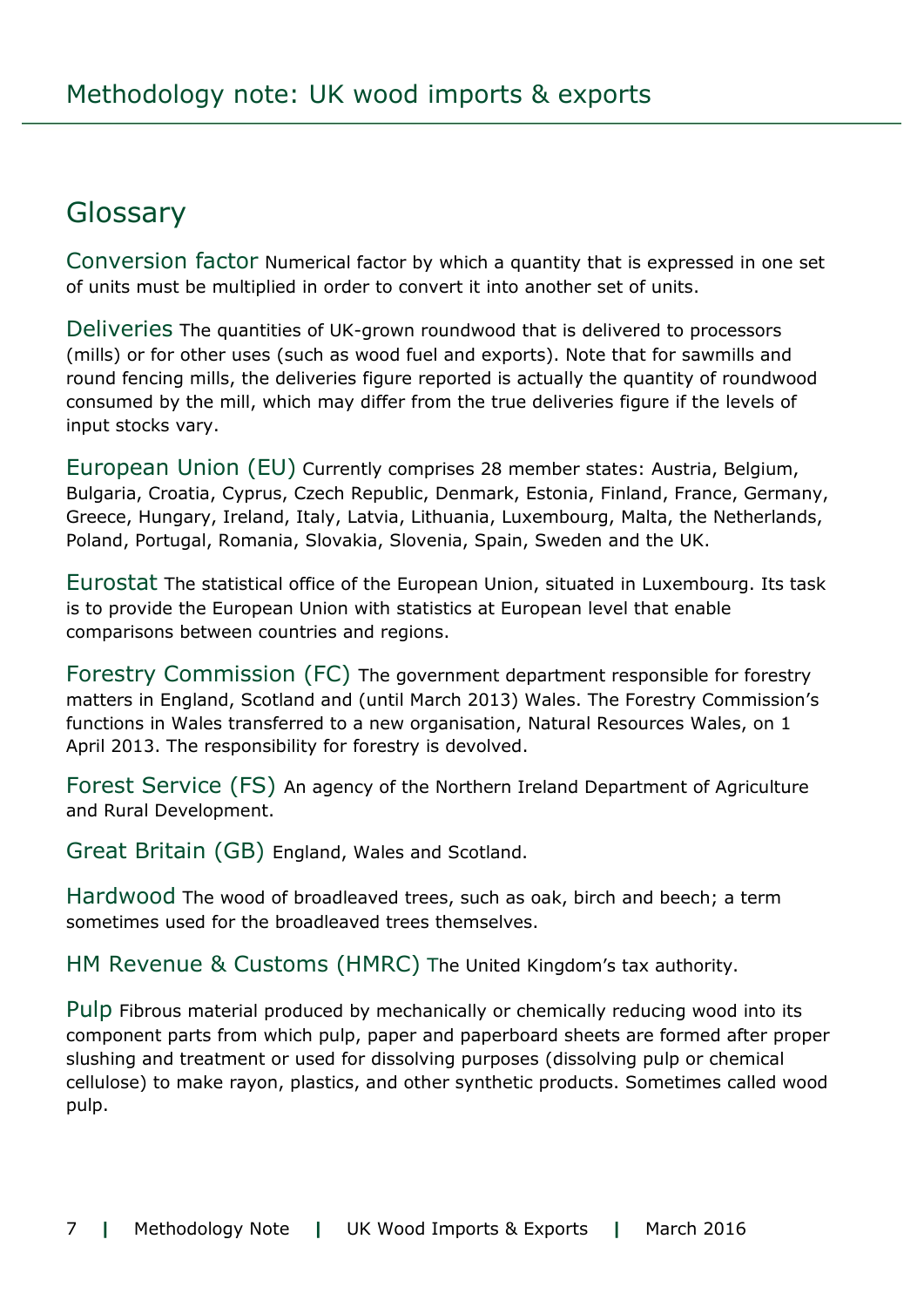Roundwood Trunk or branch wood, generally with a top diameter of 7 cm or more. Can be in the form of logs (14 cm top diameter or more) or small roundwood (7 to 14 cm).

Sawnwood Sawn timber - timber that has been cut into planks or boards from logs.

Softwood The wood of coniferous trees, such as spruce, pine and larch; a term sometimes used for the coniferous trees themselves.

United Nations Economic Commission for Europe (UNECE) One of five regional commissions of the United Nations. Its mission is to promote pan-European economic integration. The UNECE Statistical Division is responsible for compiling international statistics on production and trade of wood products for Europe, the Russian Federation and North America.

United Kingdom (UK) Great Britain and Northern Ireland.

Wood pellets Sawdust or wood shavings compressed into uniform diameter pellets to be burned for heat or energy.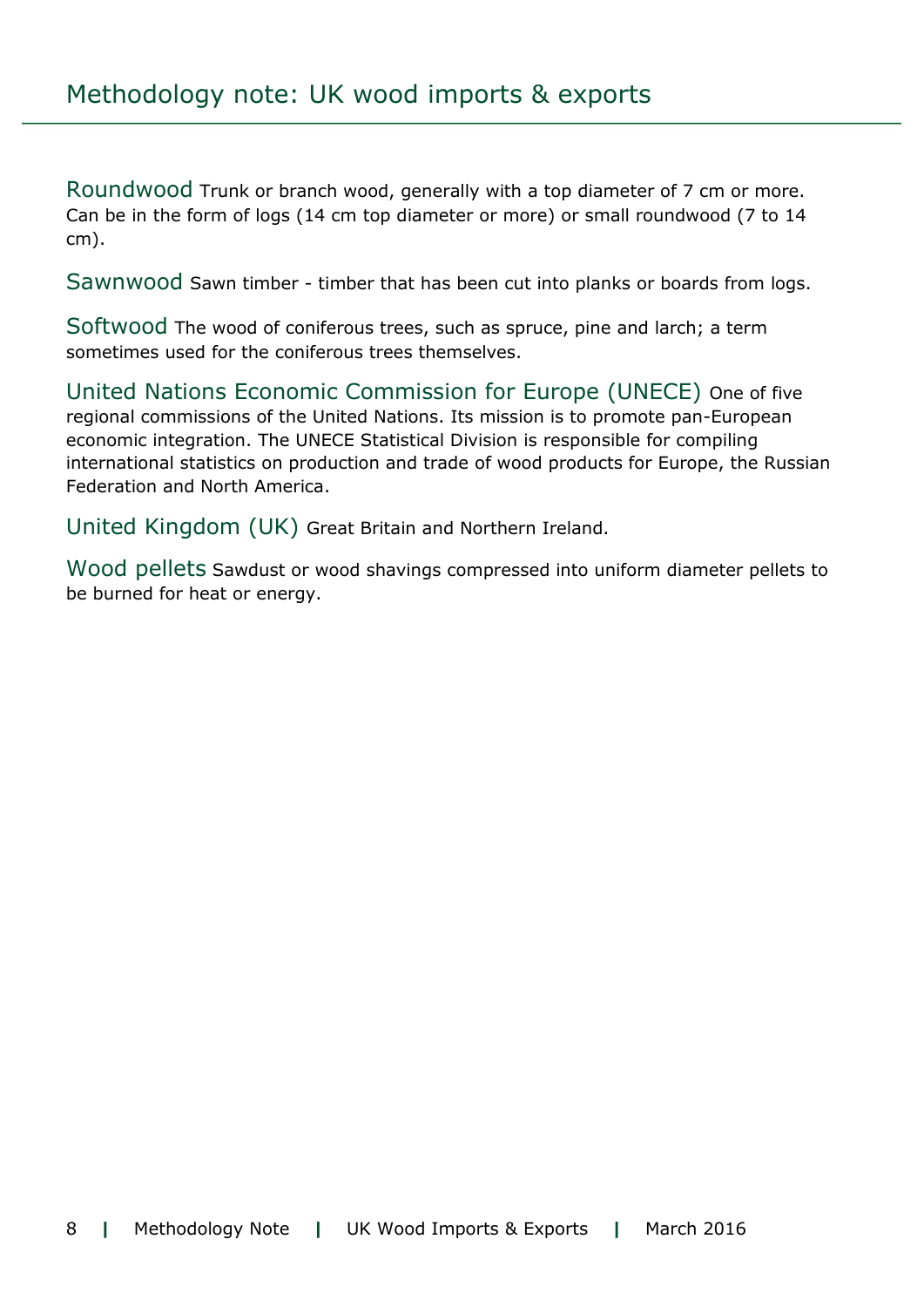### Annex: Further information on amendments to trade data

#### Routine amendments to data

The following routine amendments are made to the initial estimates produced from HMRC data, to take account of alternative data sources and expert advice.

Industrial roundwood, chips & particles

 For exports, HMRC quantity estimates are replaced with data obtained by the Forestry Commission from businesses that export roundwood or chips. This provides consistency with UK timber statistics.

Sawnwood

• Code 44079131 (relating to Oak flooring) is excluded, as this is considered to be secondary processed sawnwood.

Plywood

- Codes relating to products containing both coniferous and non-coniferous material (44129490, 44129985) are allocated to the coniferous/ non-coniferous categories based on the majority of material (derived from average densities).
- Code 44123290 is excluded from the tropical sub-category. Although plywood under this code may have a tropical face, the majority of the wood is believed to be of temperate species.

Wood pulp, other pulp, recovered paper and paper & paperboard

• All HMRC quantity estimates are replaced with estimates produced by the Confederation of Paper Industries [\(www.paper.org.uk\)](http://www.paper.org.uk/).

#### Ad hoc amendments to data

Ad hoc amendments may be made to correct apparent errors in the data after any routine amendments have been made. These adjustments are constantly reviewed and are applied where considered appropriate. Hence, they are not a permanent feature of the regular provision of data, but remain as part of the process of delivery of information where such adjustments are required.

Work is undertaken by Timbertrends to check and revise import data for all the main solid wood and panel products. This involves deriving average prices and average densities from the HMRC data on weights, volumes and values. These derived figures